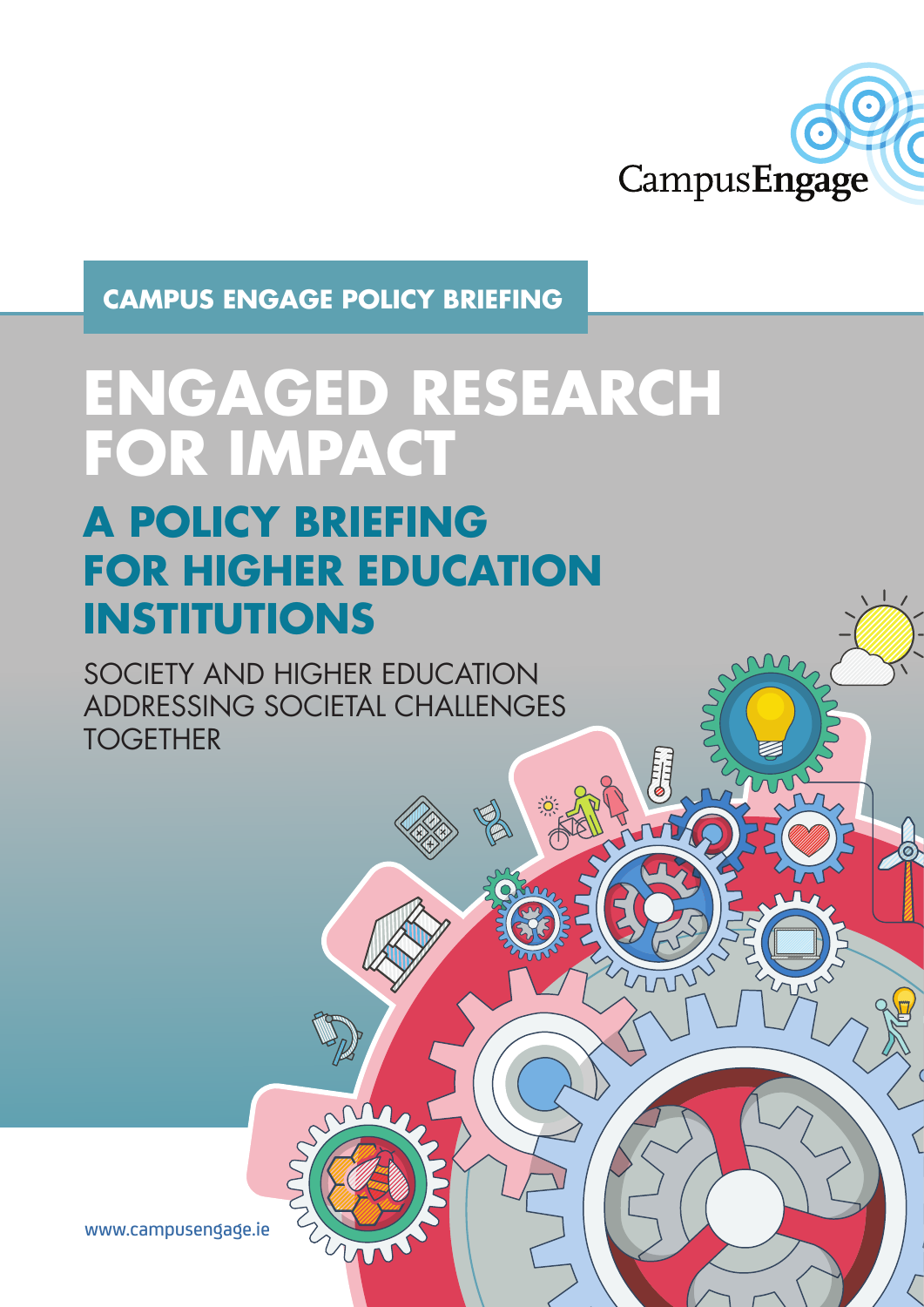

#### **ENGAGED RESEARCH FOR IMPACT:** SOCIETY AND HIGHER EDUCATION ADDRESSING SOCIETAL CHALLENGES TOGETHER

#### **WHAT IS ENGAGED RESEARCH?**

Engaged research describes a wide range of non-discipline-specific, high-quality and rigorous research approaches and methodologies that share a common interest in collaborative engagement with the community, and aim to improve, understand or investigate an issue of public interest or concern, including societal challenges. Engaged research is advanced *with* community partners rather than *for* them. For engaged research to be authentic, relevant research stakeholders meaningfully and actively collaborate across the stages of the research lifecycle.

A great deal of engaged research literature refers to community engagement. In this context, *community* refers to a range of research stakeholders, including public or professional service and product users, policy-makers, civil and civic society organisations, members of the public and other relevant stakeholders, including those most affected by the research topic.

This definition and the recommendations for higher education institutions included in this policy briefing are informed by a year-long Campus Engage national and international consultation process. More than 320 researchers, policy-makers, staff from funding agencies and community partners were involved, feeding into the Campus Engage and the Irish Research Council report, *Engaged Research: Society & Higher Education Addressing Grand Societal Challenges Together*.

#### **WHAT ARE THE BENEFITS OF ENGAGED RESEARCH?**

The Higher Education Authority's *System Performance Framework 2018-2020* sets out key objectives to create rich opportunities for engagement with society, and research excellence that impacts on society. Irish universities are committed to achieving these objectives. Institutional strategic plans highlight transformative student experiences, and research activities by students and staff that not only increase our knowledge and understanding, but also benefit local, national and international communities. The extent and diversity of engaged research undertaken in Irish higher education institutions illustrates a strong desire to co-create and share knowledge for positive societal impact in a research landscape that is more inclusive and responsive.

Engaged research is important in helping students and researchers to develop strong project management and investigative skills, along with transferable skill-sets, especially in leadership, ethics, communications, facilitation, networking and, occasionally, conflict-resolution. An investment in engaged research ultimately helps researchers at all levels to discover, and then develop, a community of practice that incorporates both professional and lived experiences – and it is at this frontier where exciting and impactful research can happen.

Engaged research enriches academic activities by co-creating ideas and enhancing their relevance. It reduces duplication of effort and improves the timeliness of discoveries, maximising the value of investment and often propelling research and research teams further along the pathway to impact. These are key metrics for research funding, as funding agencies and programmes are increasingly looking for indicators of engagement and impact.

Engaged research delivers excellence through collaborative rather than individualised approaches, across departments, institutions and sectors. Tangible benefits and the flow of ideas are emphasised across society rather than just within disciplinary groups. This helps to encourage greater public support, trust and understanding of the importance of research in our everyday lives.



The Campus Engage *Engaged Research Impact Framework* (above) offers eight key categories to consider when assessing impact.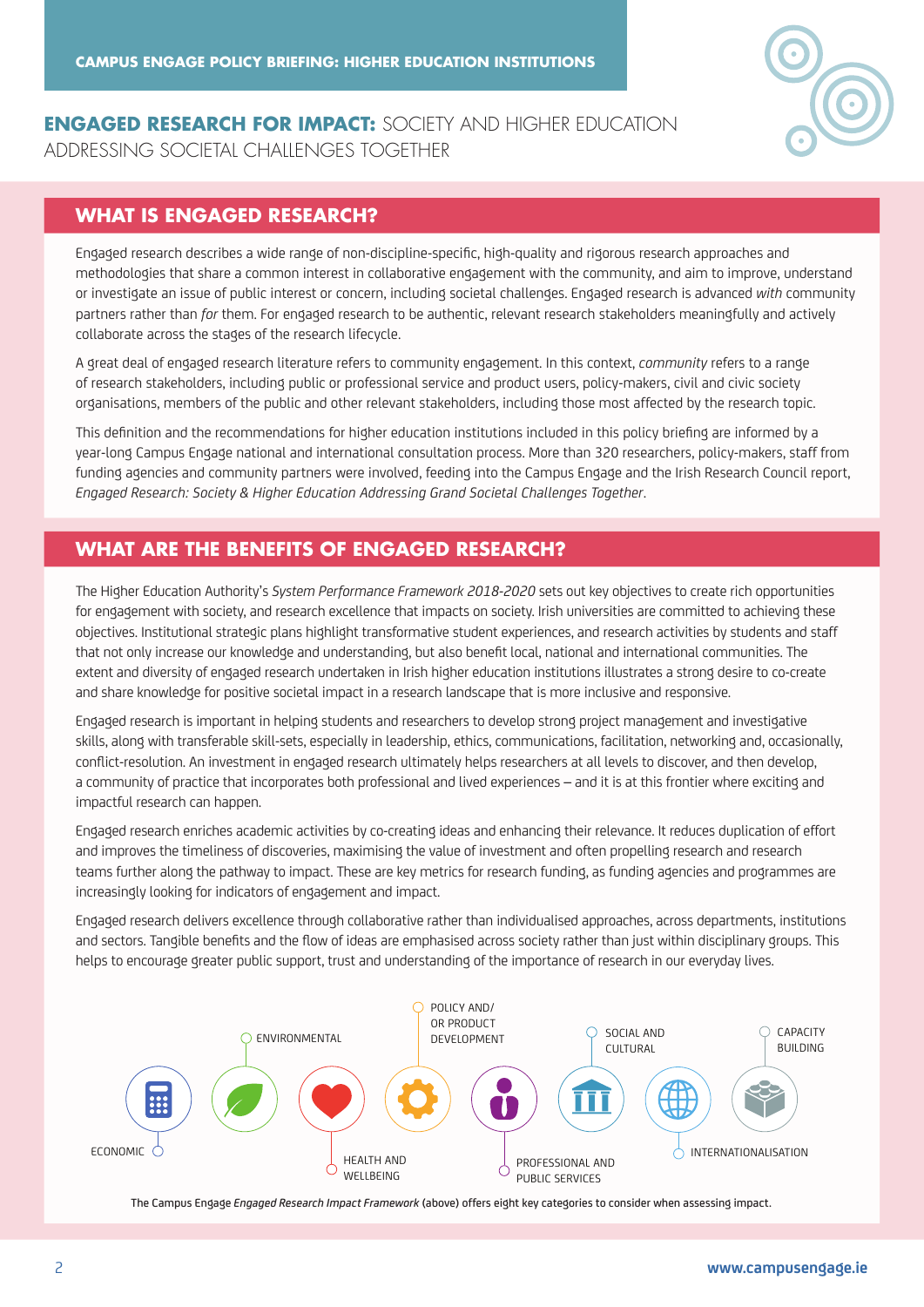

**ENGAGED RESEARCH FOR IMPACT:** SOCIETY AND HIGHER EDUCATION ADDRESSING SOCIETAL CHALLENGES TOGETHER

#### **WHAT ARE THE POLICY AND FUNDING DRIVERS OF ENGAGED RESEARCH?**

- Ireland's *National Strategy for Higher Education to 2030* charges higher education institutions with finding new ways to address their responsibilities towards the communities with which they engage, in order to meet societal needs, while recognising that strong community engagement requires resource allocation and metrics for assessing impact.
- The Higher Education Authority's *System Performance Framework 2018-2020* sets out national priorities and includes engagement in two of its six key objectives:

 Objective 2: Creating rich opportunities for national and international engagement which enhances the learning environment and delivers a strong bridge to enterprise and the wider community;

- Objective 3: Excellent research, development and innovation that has relevance, growing engagement with external partners and impact for the economy and society, and strengthens our standing to become an Innovation Leader in Europe.
- *Higher Education System Performance Framework 2018-2020* metrics, which form the basis of the *Performance Compacts* agreed between the Higher Education Authority and higher education institutions, refer specifically to engaged research activity.
- *Innovation 2020*, Ireland's strategy for research and development, science and technology, encourages all government departments and agencies to explore competitive funding mechanisms to stimulate solutions-driven collaborations with community partners.
- All of these policy drivers respond in different ways to the United Nations' *Sustainable Development Goals*. Irish higher education institutions are increasingly incorporating these goals into their strategies and policies, to address local and global challenges.
- Under *Horizon Europe*, the €100 billion EU research and innovation programme that will succeed *Horizon 2020*, the European Commission will launch missions with ambitious goals co-designed with citizens, stakeholders, the European Parliament and Member States.
- The Irish Research Council's 2019-2024 strategy builds on its commitment to support knowledge exchange and engaged research for impact. Challenge-based funding for research that addresses societal challenges is available, with an emphasis on collaboration with a range of agencies across health, climate action, justice and equality, children and youth affairs, statistics, and arts and culture.
- O The Health Research Board aims to encourage greater levels of public and patient involvement in the design and conduct of research activities. Its 2016-2020 strategy focuses on developing partnerships across academic, practice and policy spheres. One of three focus areas for funding is research driven through strong collaboration and partnership between research producers and users, facilitating evidence-based decision-making and robust evaluation.
- Science Foundation Ireland Research Centres, which focus on delivering scientific excellence with economic and societal impact, are required to provide evidence of engaged research activity as part of their key performance indicators. In the consultation process for Science Foundation Ireland's 2020-2025 strategy, key themes include measuring broader impacts, promoting interdisciplinary research, engaging citizens and industry, and encouraging open access.

#### **WHAT ARE THE ONGOING CHALLENGES TO ADVANCING ENGAGED RESEARCH?**

While local, national and international policies and funding opportunities support engaged research, there are still significant challenges to scaling up effective engaged research across the Irish higher education research landscape. These include:

- **Q** Lack of appropriate institutional infrastructure to support and maintain quality research partnerships;
- **O** Little institutional reward or recognition for engaged research activities, reflected in academic workloads and promotions procedures, as well as few career pathways for sustaining or growing engaged research;
- **O** Few structured opportunities to network and engage with diverse stakeholders early in the research lifecycle in order to understand what research is needed;
- **O** Competing timelines for researchers and research stakeholders, along with irregular funding opportunities and an over-reliance on competitive funding calls to support engagement activities;
- A focus on one-off engagements, rather than long-term involvement in setting and addressing research priorities;
- Little or no training to facilitate and support engagement and involvement by community partners;
- **O** Failure to value the time, contributions and lived experiences of community stakeholders;
- **O** Confusion as to the benefits, roles and responsibilities in partnership approaches for all collaborators;
- **O** Inappropriate allocation of resources to cover labour and costs for all collaborators;
- Insufficient integration of engaged research methodologies into undergraduate and postgraduate education.